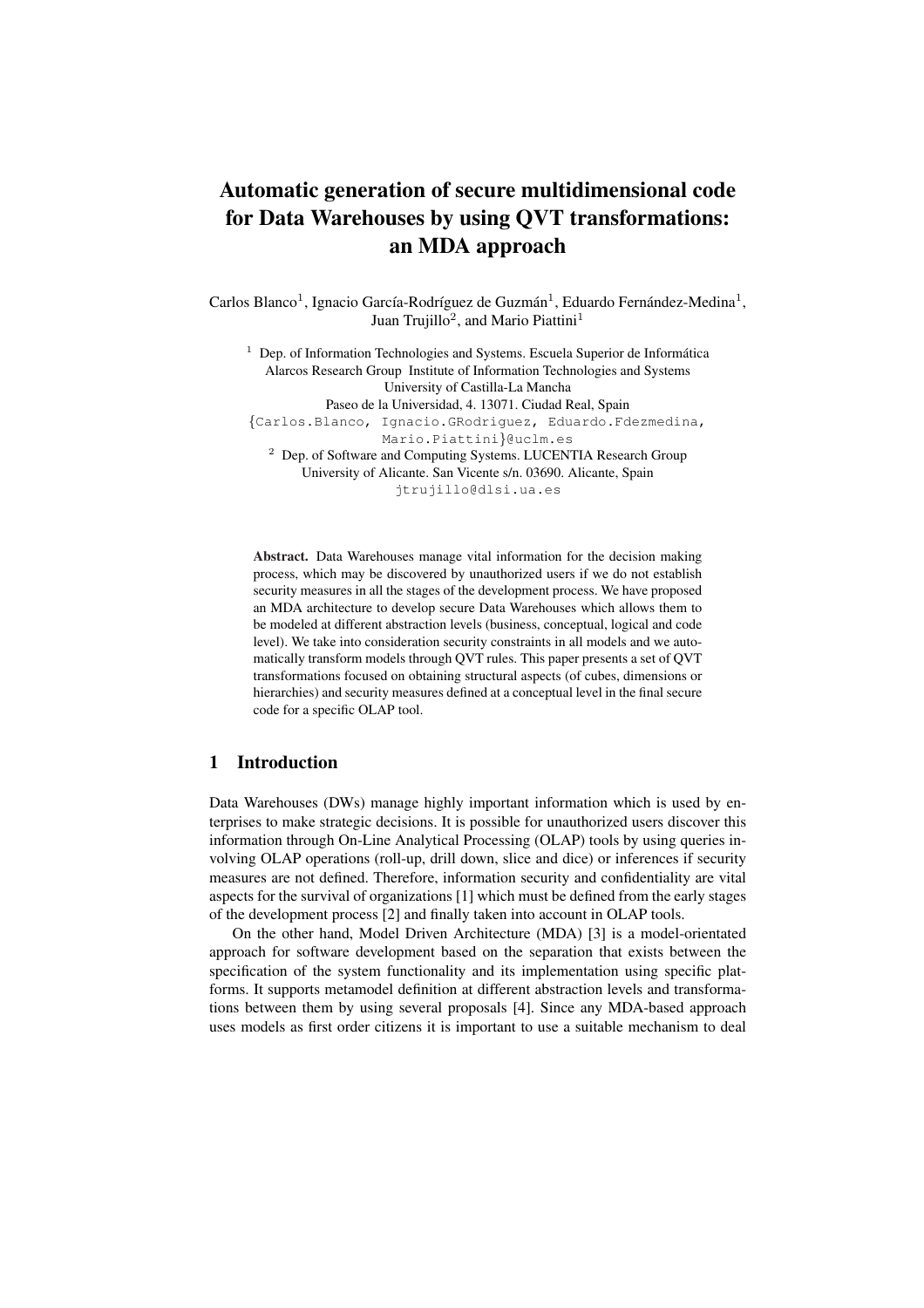with these models. MDA proposes to use *model transformations* as a mechanism to go from one level of abstraction to another, merge and wave models, look for matchings and so on. It is possible to find many languages for model transformations, such as ATL [5, 6], BOTL [7], KERMETA [8], Sitra [9]. Nonetheless OMG (*Object-Management Group*) proposes a new standard for model transformation based on the MOF standard (Meta-Object Facility) [10]: QVT [11] (*Query/Views/Transformations*). This language is aimed to define model transformation in an intuitive way.

We have applied this MDA approach to the development of secure DWs [12] which will be described in greater detail in the following sections. Our proposal allows us both to define models at different abstraction levels, and the security measures over them, but this proposal does not deal with their implementation in OLAP tools, although this problem has been studied in [13] which analyses SQL Server Analysis Services (SSAS) as a target platform and present an initial approach of a methodology with which to automatically obtain secure code in this tool. We have developed a set of vertical [14] QVT transformations with which to automatically obtain secure code in SSAS from conceptual models defined with our secure multidimensional PIM. This paper extends our previous works and presents this set of transformations which is focused on obtaining: structural issues (as cubes, dimensions, bases, attributes or hierarchies), security configuration into role-based access control (RBAC) policy used by SSAS and security constraints established at a conceptual level over multidimensional elements.

The remainder of the paper is organized as follows: in Section 2 we will describe the architecture which we used to develop secure DWs focusing on source and target models used to propose the set of QVT transformations that will be defined in Section 3. Later, in Section 4 we will present our conclusions and future work.

## 2 An MDA approach for Secure DWs

Our model driven (MDA) approach to develop secure DWs [12] considers security from the early stages of the development process and allows us to define security constraints at different levels of abstraction using business (CIM), conceptual (PIM), logical (PSM) and code models. Several works have been proposed to consider security constraints in these models: an i\* extension at business level [15]; a UML profile developed specifically for the conceptual modeling of DW (called SECDW) [16] with security issues based on an access control and audit model [17] which considers several access control policies: MAC, DAC and RBAC, audit and constraints definition; a security extension of the CWM (Common Warehouse Metamodel) for logical modeling (called SECRDW) [18] using a relational approach (ROLAP). The final implementation in OLAP tools is dealt with in this work by using the previous steps given in [13]. We propose direct transformations from conceptual models (PIM) represented by using the SECDW metamodel to secure code at high level which represent the previous step towards obtaining secure code in SQL Server Analysis Services (SSAS) platform. We do not obtain PSM models because the target platform manages multidimensional code y we can directly transform multidimensional elements from PIM level. The following subsections focus on describing these source and target models in greater detail.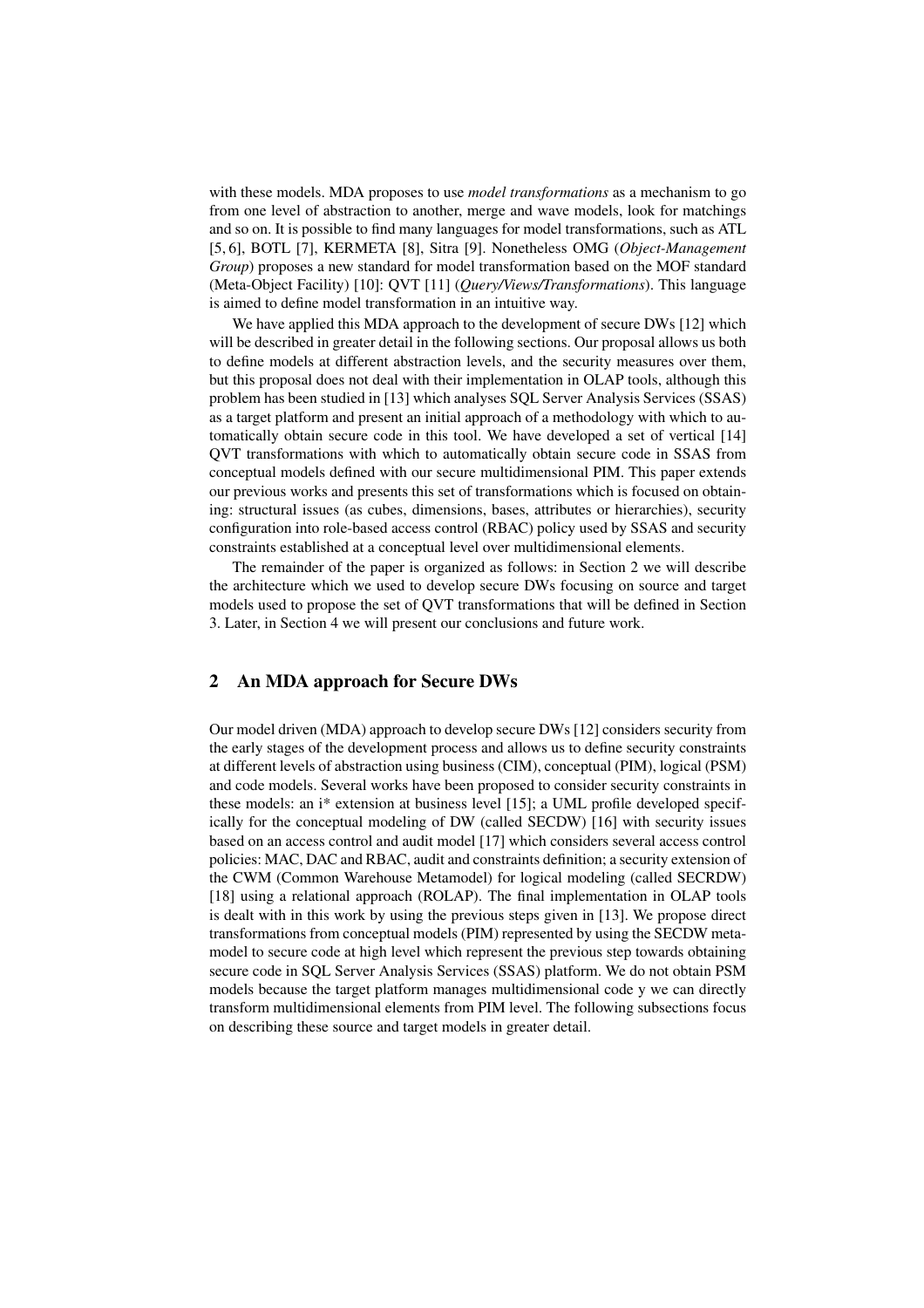#### 2.1 SMD PIM Metamodel (SECDW)

SECDW [16] is a secure multidimensional metamodel (SMD PIM) defined at the conceptual level by using an extension of a UML profile for DW [19] with an Access Control and Audit (ACA) model [17] which allows us to represent the main security requirements for the conceptual modeling of DWs, the SECDW metamodel. This UML profile has been designed for DWs and includes their main characteristics such as many-to-many relations, degenerated dimensions, multiple classifications or the alternative path of hierarchies. On the other hand, our Access Control and Audit model [17] considers a combination of mandatory (MAC) and role-base access control (RBAC) based on the classification of subjects and objects in the system, and allows us to define security constraints over multidimensional elements: SecureFact, SecureDegenerateFact, SecureDimension, SecureBase, SecureDegenerateDimension, SecureFactAttribute, SecureDescriptor, SecureOID and SecureDimensionAttribute. In addition, our authorization subjects can be classified from three points of view: in security levels (SecurityLevels), user categories (SecurityCompartment) or user roles (SecurityRoles), and we can also use security constraints (SConstraints).

Furthermore, we can define three kinds of rules in our ACA model by using OCL expressions and UML notes associated with the corresponding class: security rules (SIAR), authorization rules (AUR) and audit rules (AU). Sensitive Information Assignment Rules (SIAR) specify multilevel security policies using levels, compartments and roles, and allow us to define sensitivity information for each element in the MD model. Authorization Rules (AUR) permit or deny specified users access to objects. Auditing rules (AR) establish log conditions on certain objects to ensure that authorized users do not misuse their privileges.

#### 2.2 SMD Code Metamodel for SSAS

In this subsection we present our target metamodel at high level code which represents both the structural aspects of DWs and the security measures defined at upper abstraction levels. This multidimensional secure code metamodel correspond with SQL Server Analysis Services as OLAP tool and we have considered the previous research steps given in [13] in which we analysed the security capabilities of SSAS and proposed how to obtain the final code including security measures defined in conceptual models.

In order to represent DWs code we have focused on structural and security issues and we have defined several metamodels: a security configuration metamodel, a cube metamodel and a dimension metamodel. These metamodels are the previous step towards obtaining the final secure multidimensional code in SSAS which can be automatically generated from these code metamodels.

Security configuration is composed of an XML file for each role in which a list of members for that role is represented. The metamodel is shown in Figure 1, and due to the fact that SSAS only uses a role-based access control policy and our ACA model considers levels, compartments and roles to set up security constraints, we will have to create new roles to define this additional information.

Figure 2 presents a cube metamodel which allows us to set up structural aspects such as cubes, measures, or hierarchies and security with cube permissions at cube,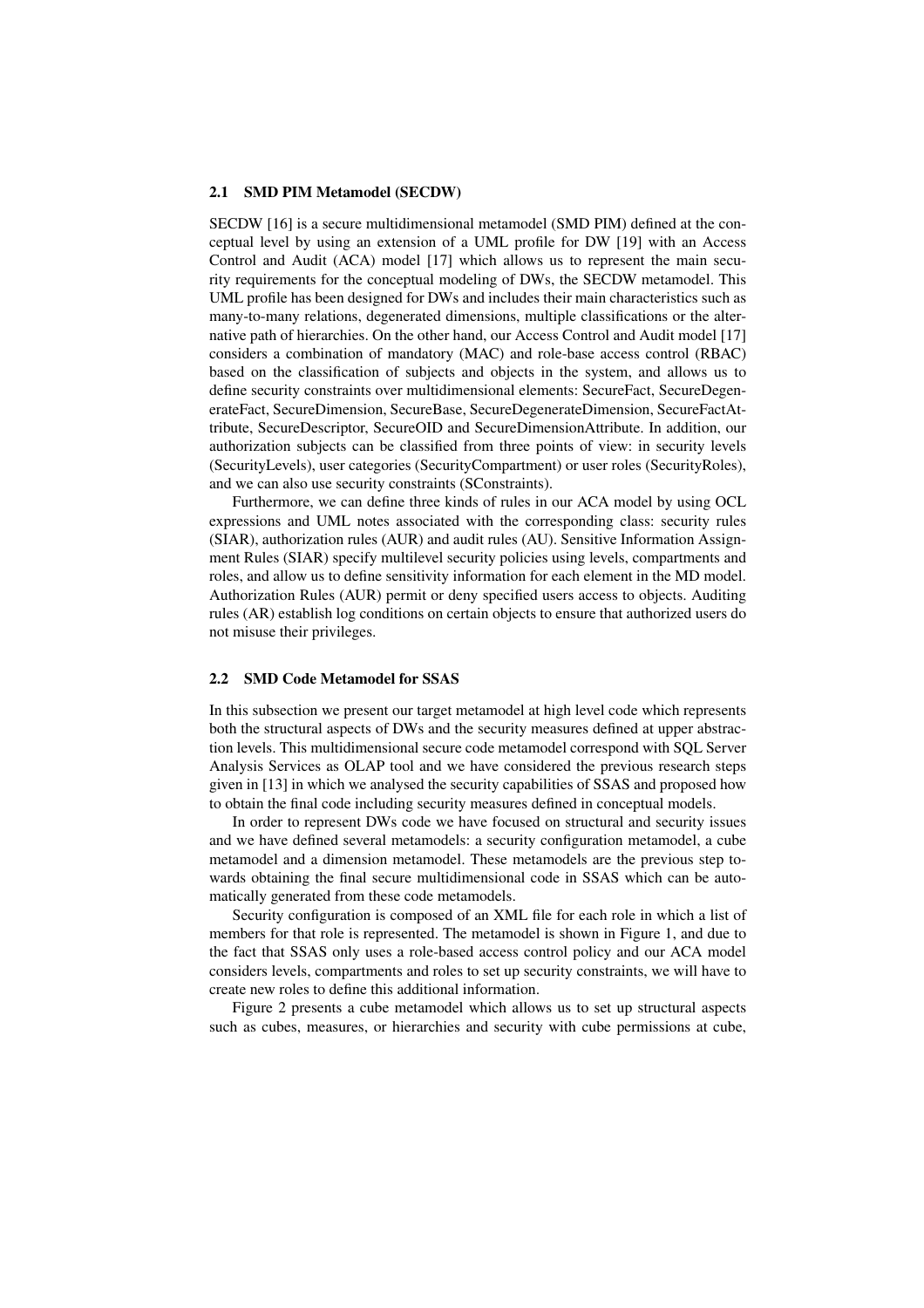dimension or cell levels. Finally, a dimension metamodel is presented in Figure 3. This also defines both structural aspects such as dimensions, bases, attributes and hierarchies, and security constraints with permissions over dimensions or attributes.



Fig. 1. Security Configuration Metamodel



Fig. 2. Cube Metamodel

# 3 PIM to Code transformations

In this section, the set of proposed QVT transformations to generate the structural aspects and security measures is presented. As it could be seen in previous sections, the information of the code files is represented (in the context of MDA) by means of suitable metamodels (see Section 2.2). Each kind of file is represented by a different metamodel, thus a different QVT transformation has been created for each one. The proposed transformations are: (1) the source metamodel, representing the secure multidimensional metamodel; (2) the three target metamodels, representing the different kinds of code files; and (3) the transformations in charge of taking the information of the source metamodel and transform it into models fulfilling the target metamodels.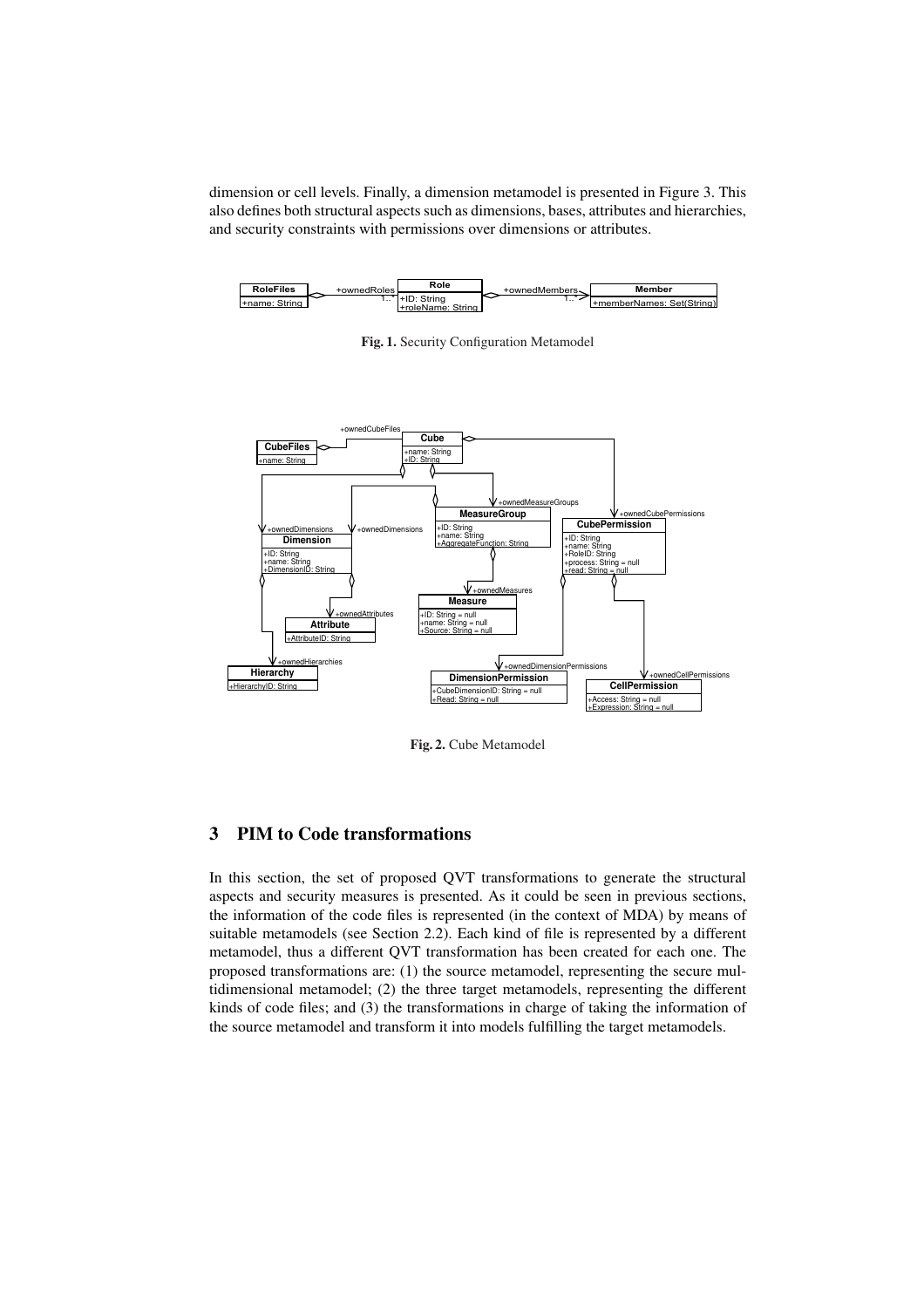

Fig. 3. Dimension Metamodel

In the following subsections the three transformations will be presented. For the SECDW2Cube and SECDW2Dimension transformations the structural and security rules will be shown. Since the transformations are quite verbose and the available space is limited only the "*signatures*" of the QVT rules will be shown, but not the QVT primitives implementing them. The obtention of the models representing the XML code files (that is, the PSM models) is divided into three transformations:

- *SECDW2Role*: Generates the security configuration models, one for each *SRole*, *SLevel* and *SCompartment* in the SECDW model (that is, the PIM model).
- *SECDW2Cube*: Generates the cube files representing Cubes derived from the *SFacts* in the SECDW model.
- *SECDW2Dimension*: Generates the dimension files, representing all the dimensions included in the SECDW model.

It is important to pinpoint that each of the proposed QVT transformations has two main objetives: firstly each transformation identifies the structural issues (which are spread in the SECDW model) related with roles, cubes and dimensions; secondly, each transformation improves/updates the models with security rules also extracted from the SECDW. The latest objective takes advantages from the security stereotypes included in the SECDW model. The extensibility mechanisms of UML2 [20] (to include and manage the stereotypes in models) allow to the proposed transformations the access to this security information, and thus, the inclusion of them in the PSM models.

The elements of the target models (that is, the PSM models) do not exist in the SECDW model (the source model). Thus, both the relations dealing with structural and security aspects reflects the knowledge and the required "know-how" to extract the information to build the *Dimensions* from the SECDW model (that could be understood as an independent platform independent representation of a secure DW). Then, the trans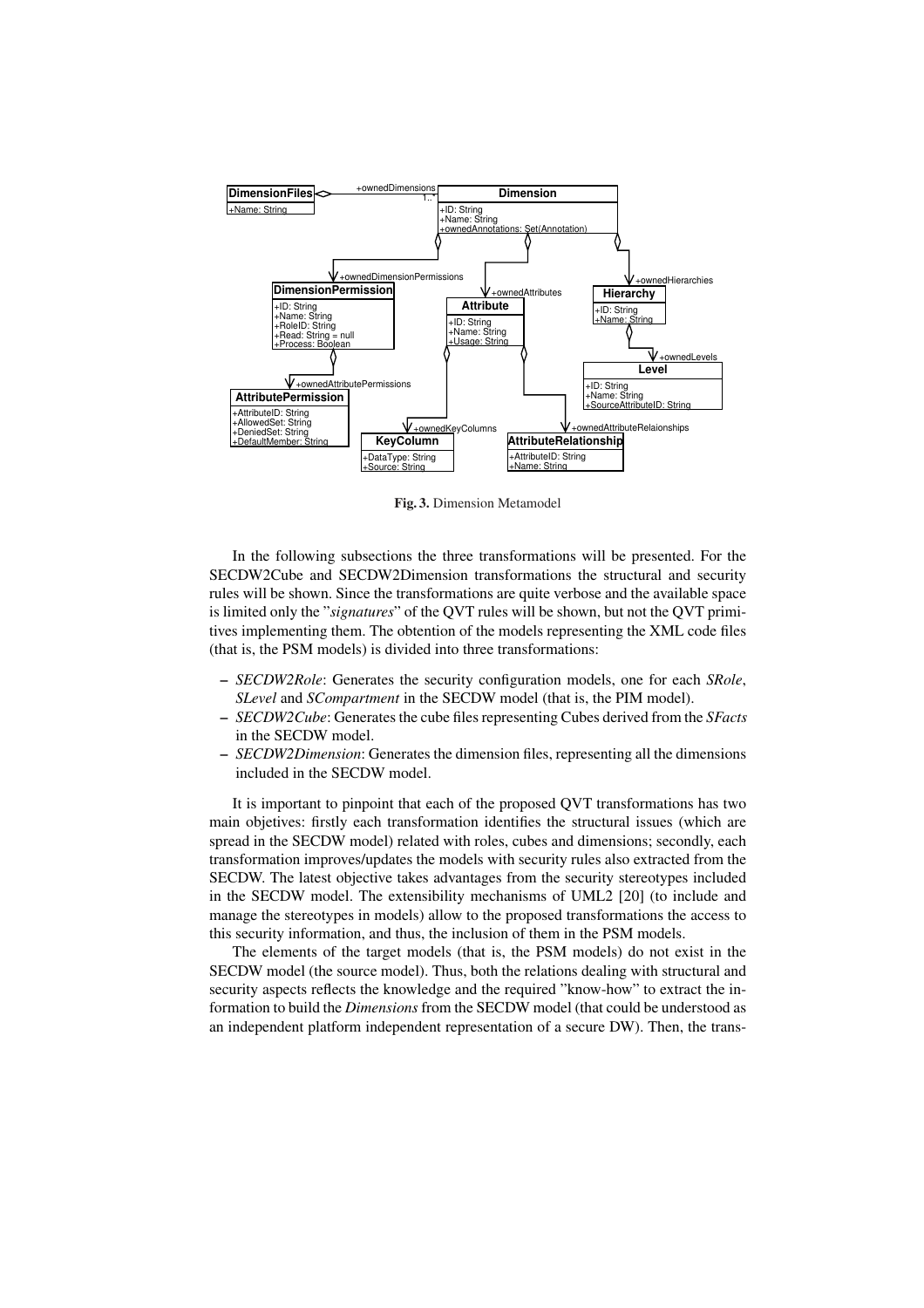formations can be seen as the implementation of an algorithm that specifies, step by step, how the target models must be built. The improvement of this algorithm is easy to carry out, thus, its adaptation to other kind of PSM models could be undertaken without much effort.

#### 3.1 Security configuration transformations

Considering the SECDW (our Metamodel at conceptual level) and the Security Configuration metamodel (Figure 1), the *SECDW2Role* QVT transformation (see Figure 4) has been developed. From this transformation only the signatures of the relations or rules implementing it are shown. This transformation takes the SECDW model and generates a different model for each existing role. This models contains the information required to directly generate the XML code files. The *Package2RoleFiles* relation, which starts with the reserved word "top", is the main relation and is the first one to be executed. Other relations are triggered by this one. Since textual transformation could be difficult to understand, the graphical syntax of QVT has been used to show some relations from the transformation of the Figure 4. Figure 5 shows how the *Package* class from the source metamodels is transformated into the *RoleFiles* class.

```
transformation SECDW2Role(SECDW pim, Role psm){
  top relation Package2RoleFiles{...}
  relation SRole2Role{...}
  relation SCompartment2Role{...}
  relation SLevel2Role{...}}
```
Fig. 4. SECDW2Role summarized transformation

#### 3.2 Structural and security transformations of Cubes

Figure 6 shows the QVT transformation in charge of transforming the *SFact* classes from the source model into *Cube* classes of the target model (see Figure 3). As it was stated, this transformation has a double purpose: (1) it firstly execute a set of rules to generate the structure o the *Cube* from the SECDW model, and (2) it secondly improves the structural representation of the target model with all the security issues included into the SECDW model.

The set of relations in charge of dealing with the structural issues are the following: *SFact2Cube*, *SDimension2Dimension*, *Property2Attribute*, *ProcessSBase*, *CreateOwnedHierarchies*, *CreateMessageGroups*, *Property2Measure*. Using the elements from the source model these relations (or rules) enforce the creation of other elements, such as the *Cube* concept from the *SFact* (by means of the *SFact2Cube* relation). On the other hand, the relations in charge of dealing with the structural issues are: *SFact2Cube*, *SCompartment2CubePermission*, *SRole2CubePermission*, *SLevel2CubePermission*. For example, the relation *SRole2CubePermission* creates a *CubePermission* in the target model for each Security Role in the source model.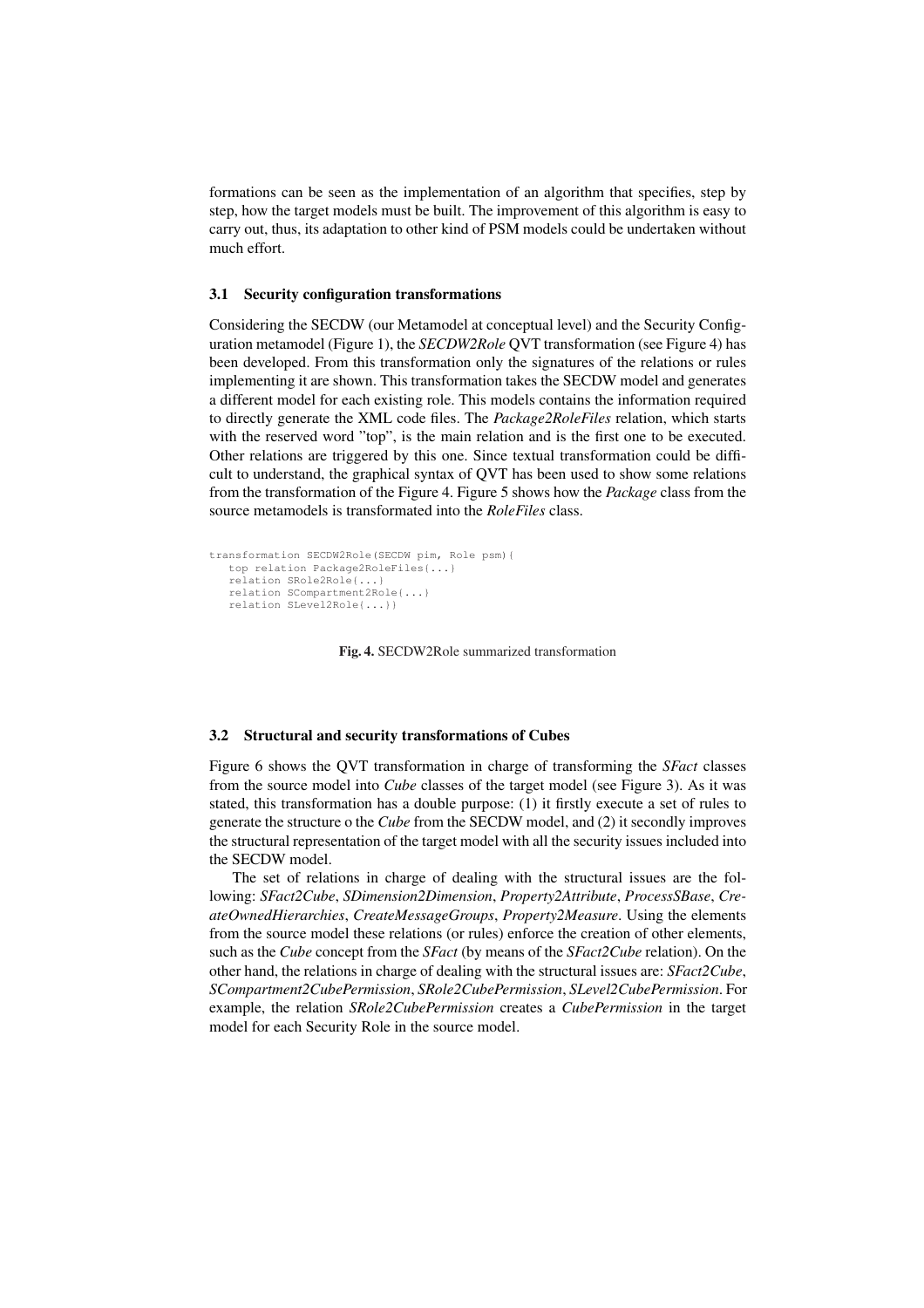

Fig. 5. Package2RoleFiles relation

```
transformation SECDW2Cube (SECDW psm, Cube pim){
   top relation Package2CubeFiles{...}
   \\Structural rules
   relation SFact2Cube{...}
   relation SDimension2Dimension{...}
   relation Property2Attribute{...}
   relation ProcessSBase{...}
   relation CreateOwnedHierarchies{...}
   relation CreateMessageGroups{...}
   relation Property2Measure{...}
   \\Security rules
   relation SCompartment2CubePermission{...}
relation SRole2CubePermission{...}
   relation SLevel2CubePermission{...}}
```
Fig. 6. SECDW2Cube summarized transformation

Figure 7 shows the graphical representation of the *SRole2CubePermission* relation. As it could be seen, the input element (or domain) is the *SRole*. From this input *SRole*, two elements are created/updated in the target model: firstly a *CubePermission* (with the information of the SRole) is created; secondly the *Cube* class (also in the target model) is updated, with the inclusion of the new CubePermission, in its collection of *CubePermissions*. That is to say, the cube is annotated with a new permissions corresponding to the roles existing in the source model.

#### 3.3 Structural and security transformations of Dimensions and Bases

Finally, this subsection presents the *SECDW2Dimension* QVT transformation which includes the structural and security issues related with the creation of the *Dimension* models from the *SECDW* model (Figure 8). Starting from the *SECDW* model this transformation generates a set of models, each of them represents a *Dimension* code file. Obviously the model represents the elements related with the Dimension files, but not the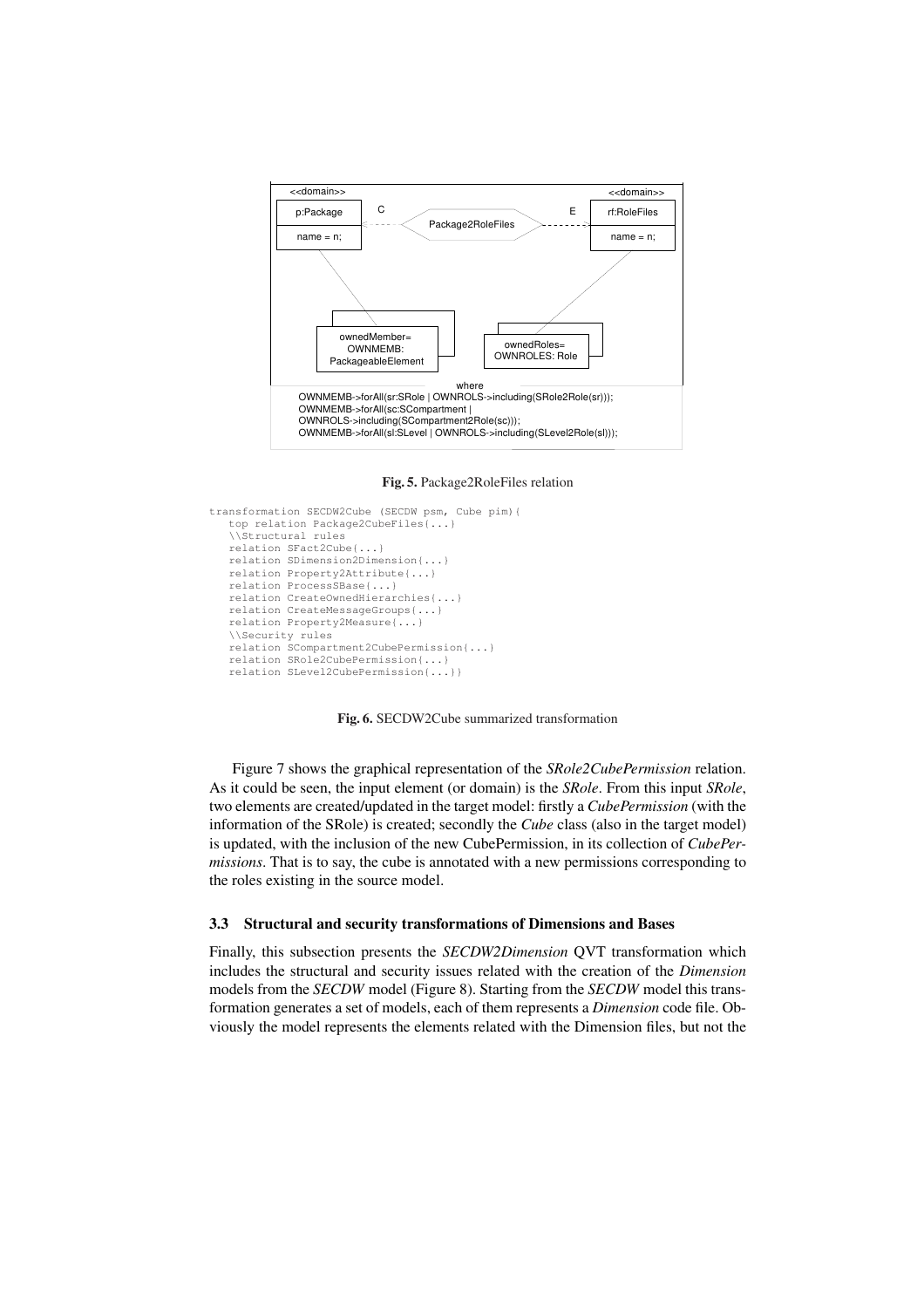

Fig. 7. SRole2CubePermission relation

code. Nonetheless, the code generation is a trivial task that can be carried out with an MDA tool or code generator. The QVT relations regarding the structural aspects are the following: *Package2DimensionFiles*, *SDimension2Dimension*, *KeyProperty2Attribute*, *NonKeyProperty*, *SBase2Attribute*.

```
transformation SECDW2Dimension(SECDW psm, Dimensions pim){
\\Structural rules
top relation Package2DimensionFiles{...}
relation SDimension2Dimension{}
relation KeyProperty2Attribute{}
relation NonKeyProperty{}
 relation SBase2Attribute{}
\\Security rules
 relation processSecureProperty{...}
relation createNegativeAttributePermissions{...}
relation createPositiveAttributePermisions{...}
relation createDimensionSIARForSLevel{...}
relation createDimensionSIARForSRole{...}
relation createDimensionSIARForSCompartment{...}
relation authorizeSLevel{...}
relation authorizeSRole{...}
relation authorizeSCompartment{...}}
```
Fig. 8. SECDW2Dimension summarized transformation

This relations creates in the *Dimension* model elements such as *Dimension Permissions*, *Attribute Permissions*, *Hierarchies*, and so on. On the other hand, the relations in charge of generating/updating the target model with the security aspects are the following: *processSecureProperty*, *createNegativeAttributePermissions*, *createPositiveAttributePermisions*, *createDimensionSIARForSLevel*, *createDimensionSIARForS-Role*, *createDimensionSIARForSCompartment*, *authorizeSLevel*, *authorizeSRole*. The relation of Figure 9 (*createNegativeAttributePermissions*), expressed in the graphical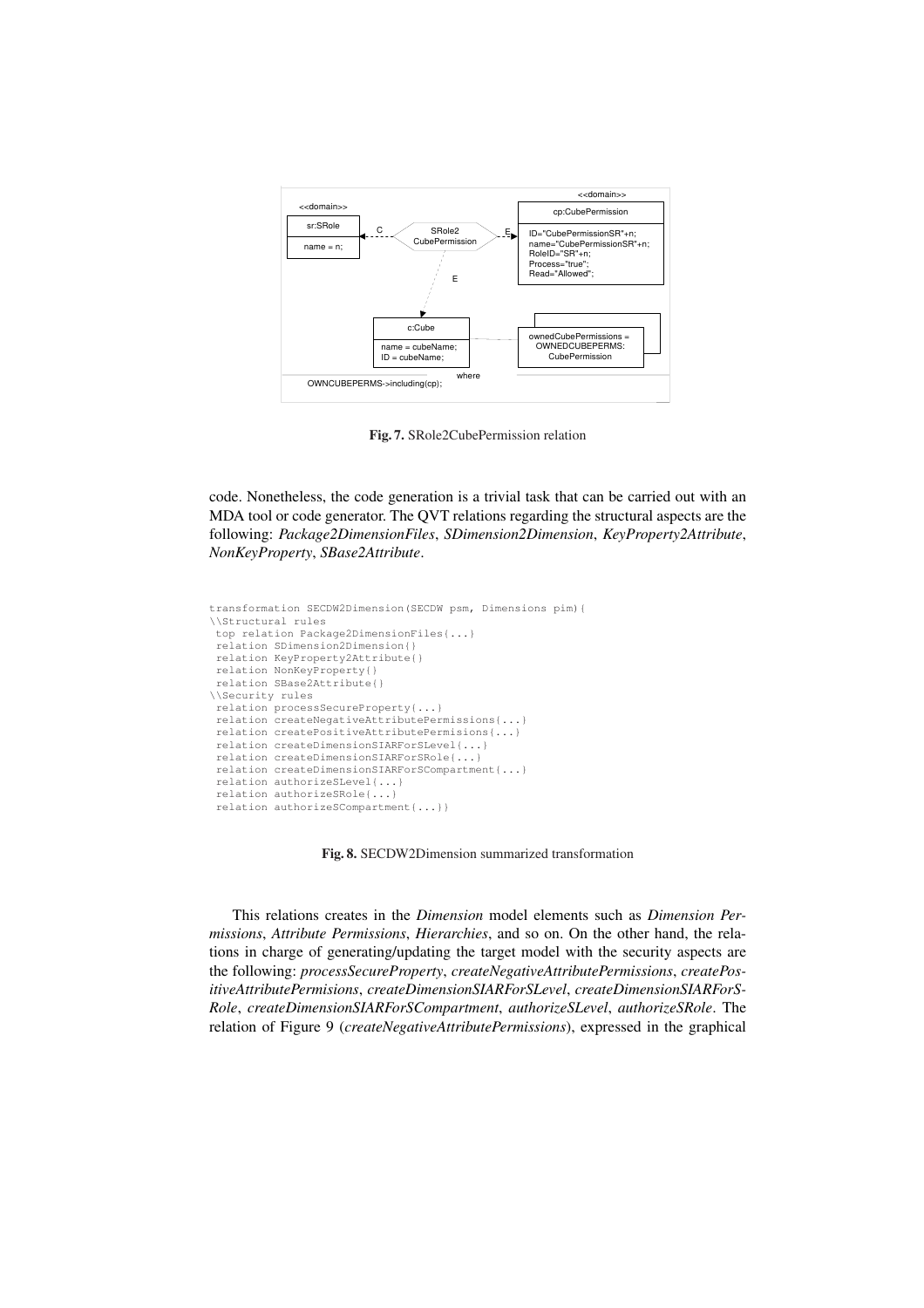syntax, process a given *SecurityProperty* (belonging to a *SDimension* in the source model) and produces a negative access rule.



Fig. 9. createNegativeAttributePermissions relation

## 4 Conclusions

We have previously commented on the benefits of using an MDA approach to develop secure DWs and the necessity of finally translating both structural and security issues defined at upper abstraction levels into OLAP code. Therefore, in this work, we have dealt with this problem by using SSAS as a target platform which manages multidimensional elements such as cubes, dimensions or bases and allows us to set up security measures over them. However, our access control and audit model is richer than SSAS which only uses RBAC as an access control policy. This is a problem that we have solved by including new roles to represent this extra information of security roles, compartments and levels defined in the conceptual model in our security configuration in SSAS. In this work, we have presented a secure multidimensional code metamodel for SSAS at high level and we have also defined the necessary QVT transformations in order to obtain this code. We can obtain complete code for SSAS from our secure multidimensional PIM (SECDW). These transformations are composed of several sets of rules: firstly we have obtained a security configuration of the system by translating our security roles, levels and compartments defined at a conceptual level into an RBAC policy; we have then defined a set of rules for the structural aspects of the DW such as cubes, measures, dimensions, bases, attributes and hierarchies; and finally, we have translated security constraints established over multidimensional elements of the conceptual models.

In future works we will extend this approach by analysing advanced security measures defined with OCL expressions in conceptual models, and we will present a metamodel and transformations with which to obtain their code automatically. Furthermore, we will complete our MDA arquitecture by adding transformations from secure multidimensional PIM to others OLAP platforms such as Pentaho and Oracle. We must also improve our metamodels at upper abstraction levels and our access control and audit model to include new security constraints for detected security problems which are directly related to OLAP operations, such as navigations with roll-up or drill-down.